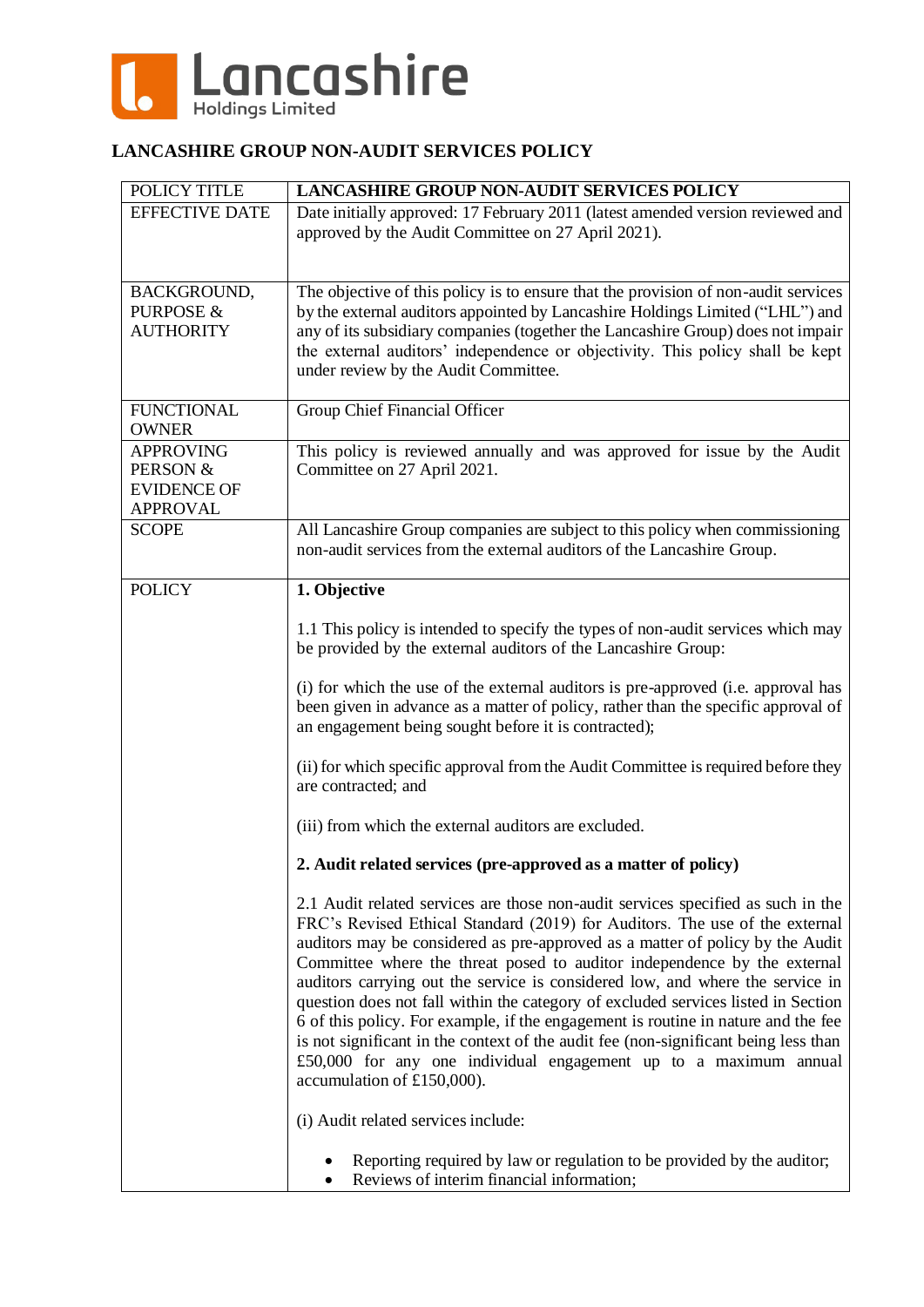|                         | Lancashire                                                                                                                                                                                                                                                                                                                                                    |
|-------------------------|---------------------------------------------------------------------------------------------------------------------------------------------------------------------------------------------------------------------------------------------------------------------------------------------------------------------------------------------------------------|
| <b>Holdings Limited</b> |                                                                                                                                                                                                                                                                                                                                                               |
|                         | Reporting on regulatory returns;<br>٠                                                                                                                                                                                                                                                                                                                         |
|                         | Reporting to a regulator on client assets;                                                                                                                                                                                                                                                                                                                    |
|                         | Reporting on government grants;                                                                                                                                                                                                                                                                                                                               |
|                         | Reporting on internal financial controls when required by law or<br>$\bullet$                                                                                                                                                                                                                                                                                 |
|                         | regulation; and                                                                                                                                                                                                                                                                                                                                               |
|                         | Extended audit work that is authorised by those charged with<br>$\bullet$<br>governance performed on financial information and/or financial controls<br>where this work is integrated with the audit work and is performed on<br>the same principal terms and conditions.                                                                                     |
|                         | (ii) Audit related services provided to public interest entities, other than those<br>required by national legislation, are subject to a service fee cap (see Section 4 of<br>this policy) and require approval by the Audit Committee.                                                                                                                       |
|                         | 3. Permitted non-audit services (specific Audit Committee approval<br>required for public interest entities)                                                                                                                                                                                                                                                  |
|                         | 3.1 Permitted non-audit services include:                                                                                                                                                                                                                                                                                                                     |
|                         | (i) Permitted non-audit services required by law or regulation, where the external<br>auditors are considered an appropriate provider of services, and which are<br>exempt from the non-audit services cap. These include:                                                                                                                                    |
|                         | Reporting required by a competent authority or regulator under law or<br>regulation, for example:<br>Reporting to a regulator on client assets;<br>$\circ$<br>Reporting under s166 and s340 of the Financial Services and<br>$\circ$<br>Markets Act 2000;                                                                                                     |
|                         | Reporting on regulatory financial statements; and<br>$\circ$<br>Reporting on a Solvency and Financial Condition Report under<br>$\circ$<br>Solvency II.                                                                                                                                                                                                       |
|                         | Reporting required in a jurisdiction where the external auditors are<br>permitted to undertake the engagement;                                                                                                                                                                                                                                                |
|                         | Reporting on internal financial controls when required by law or<br>regulation;                                                                                                                                                                                                                                                                               |
|                         | Reporting on the iXBRL tagging of financial statements in accordance<br>٠<br>with the European Single Electronic Format for annual financial reports;<br>Reports where the authority/regulator has either specified the external<br>auditors to provide the service or identified the external auditors as an<br>appropriate choice for service provider; and |
|                         | Provision of time critical, price sensitive services required by law or<br>٠<br>regulation where the provision of the services, due to their nature, would<br>not compromise the external auditors' independence.                                                                                                                                             |
|                         | (ii) Services not otherwise required by law or regulation and which are subject<br>to a service fee cap (see Section 4 of this policy). These include:                                                                                                                                                                                                        |
|                         | Reviews of interim financial information;<br>Services where the external auditors', or reporting accountants',<br>$\bullet$<br>understanding of the Lancashire Group entity concerned is relevant and<br>the nature of the service would not compromise their independence;                                                                                   |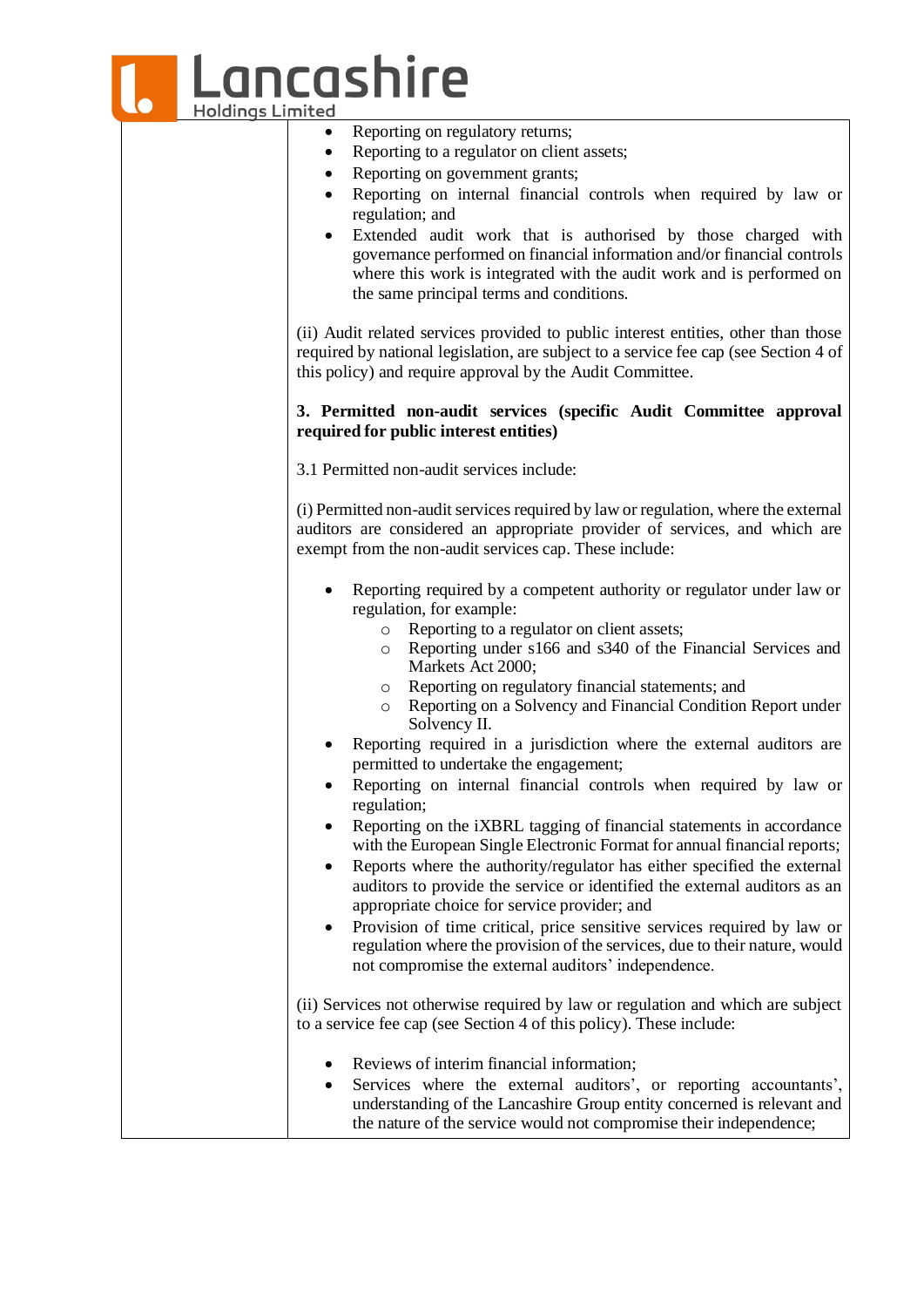## ancashire **Holdings Limited**

- Extended audit or assurance work in an entity relevant to the audit engagement or a third-party service provider, where the work is closely linked to the audit engagement;
- Additional assurance work or agreed upon procedures on material included within or referenced in the annual report of an entity relevant to the audit engagement;
- Reporting on government grants;
- Services which have been the subject of an application to the Competent Authority in accordance with Regulation 79 of the Statutory Auditors and Third Country Auditors (Amendment) (EU Exit) Regulations 2019;
- Reporting on covenant or loan agreements that require independent verification; and
- Subscription services providing factual updates of changes to applicable law, regulation, accounting or auditing standards.

#### **4. Service fee cap**

4.1 Services provided to public interest entities and not otherwise required by law and regulation are subject to a service fee cap. In this regard, see Sections  $2.1(i)$  and  $3.1(i)$  of this policy. The total fees for these services is limited to no more than 70% of the average audit fees paid to the external auditors over the previous three years. This service fee cap has been voluntarily applied to Lancashire Holdings Limited.

#### **5. Specific approval required**

5.1 The non-audit services for which specific approval of the Audit Committee will be required are those which, because of their size or nature or because of special terms and conditions (for example, contingent fee arrangements) or because of the status of the Lancashire Group entity to which they are to be provided (i.e. a public interest entity), are thought to give rise to threats to the external auditors' independence. The Group Chief Financial Officer should consider whether there is a case for the external auditors to perform such nonaudit services, and should discuss with the General Counsel and/or Head of Corporate Affairs and the Chairman of the Audit Committee whether specific Audit Committee approval should be sought, and the reasons why the instruction to the external auditors may be desirable. Careful consideration will be given by the Audit Committee when determining whether it is in the interests of the Lancashire Group that services falling into this category should be purchased from the external audit firm (rather than another supplier) and, if so, whether any appropriate and effective safeguards should be put in place by the external auditors or the Lancashire Group.

5.2 Where there is an urgent need to instruct external auditors to supply nonaudit related services, for which Audit Committee approval should be sought, in circumstances in which an Audit Committee meeting may not conveniently be called, the Group Chief Financial Officer may seek agreement with the Chairman of the Audit Committee to commission such services on the basis that the contract shall be subject to consideration and ratification by the full Audit Committee at the next meeting.

#### **6. Excluded services**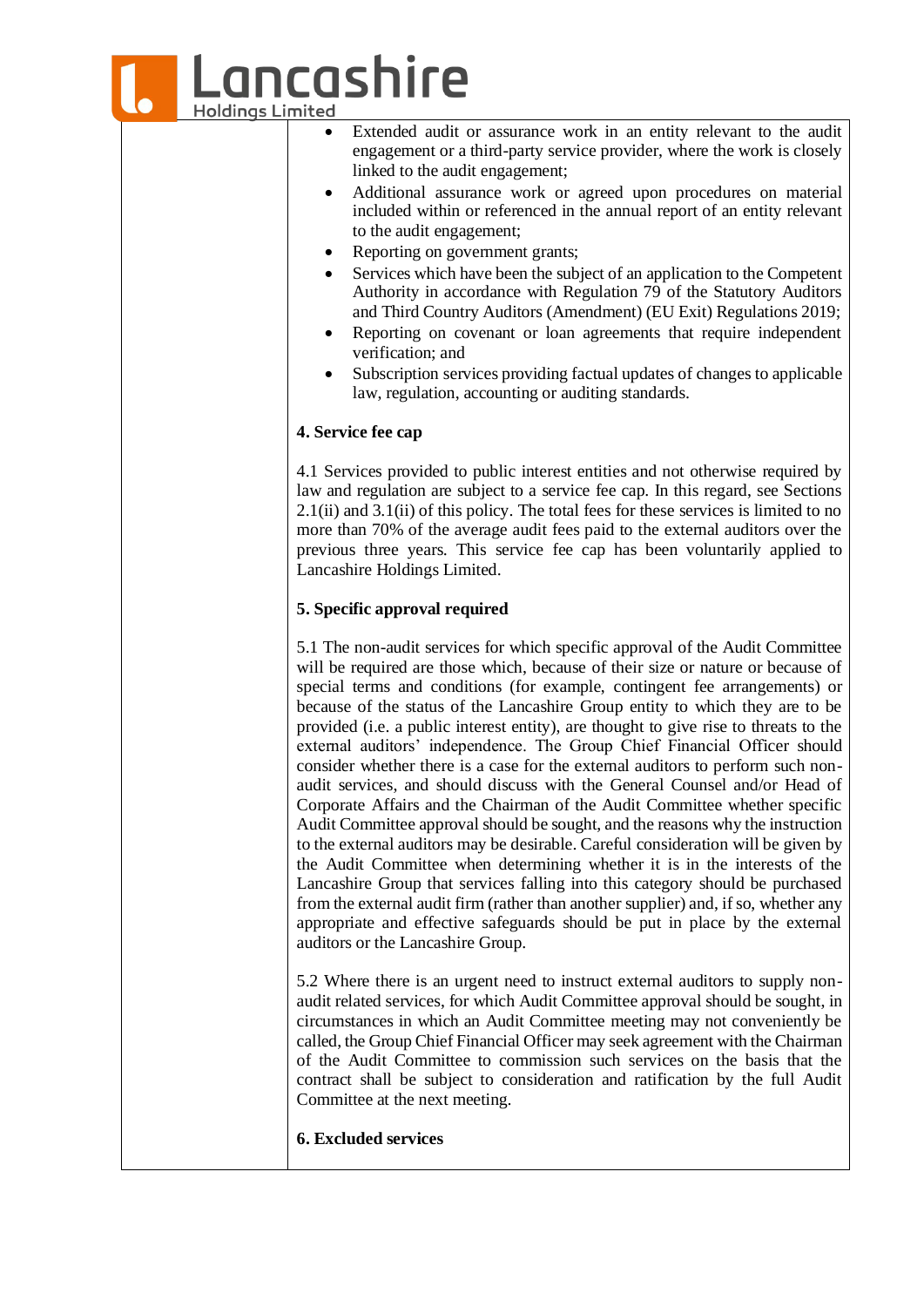### ancashire **Holdings Limited** 6.1 The external auditors will not provide any of the following non-audit services to the Lancashire Group:

(i) *Accounting Services.* The external auditors are prohibited from maintaining or preparing the Lancashire Group's accounting records, preparing the financial statements or the information that forms the basis of the financial statements and preparing or originating source data underlying the Lancashire Group's financial statements.

(ii)*Information Technology Services.* The external auditors are prohibited from designing, providing or implementing information technology systems. Thisrule does not preclude the external auditors from working on hardware or software systems that are unrelated to the Lancashire Group's financial statements or accounting records.

(iii) *Valuation Services.* The external auditors are prohibited from providing a valuation service in which the external auditors make assumptions and apply appropriate methodologies and techniques to compute a valuation for an asset, liability or business as a whole.

(iv) *Actuarial Valuation Services.* The external auditors are prohibited from providing any actuarially-oriented advisory service involving the determination of amounts recorded in the financial statements and related accounts for the Lancashire Group. This prohibition does not preclude the external auditors from performing work to understand the methods, models, assumptions and inputs used in computing the actuarial reserves during the audit and making recommendations for improvements to the Lancashire Group's internal controls.

(v) *Tax Services.* The external auditors are prohibited from providing tax advice, promoting tax structures or products, performing tax services to prepare current or deferred tax calculations or acting on behalf of the Lancashire Group in dealings with tax authorities.

(vi) *Legal Services.* The external auditors are prohibited from providing legal services that would involve acting as the General Counsel or representing the Lancashire Group in the resolution of a dispute or litigation.

(vii) *Recruitment and Remuneration Services.* The external auditors are prohibited from providing recruitment services or advising on the appointment of any director or employee. The external auditors are also prohibited from providing advice on the remuneration package, or measurement criteria on which the remuneration is calculated, for any director or employee.

(viii) *Restructuring Services.* The external auditors are prohibited from providing restructuring services where the external auditors undertake a management role or act as advocates on behalf of the Lancashire Group on material restructuring matters.

(ix) *Internal Audit Services.* The external auditors are prohibited from providing internal audit services relating to the internal accounting controls, financial systems or financial statements of the Lancashire Group. This prohibition does not preclude the external auditors from providing attest services related to internal controls and the operation of the internal audit function, evaluating the Lancashire Group's internal controls during the audit or making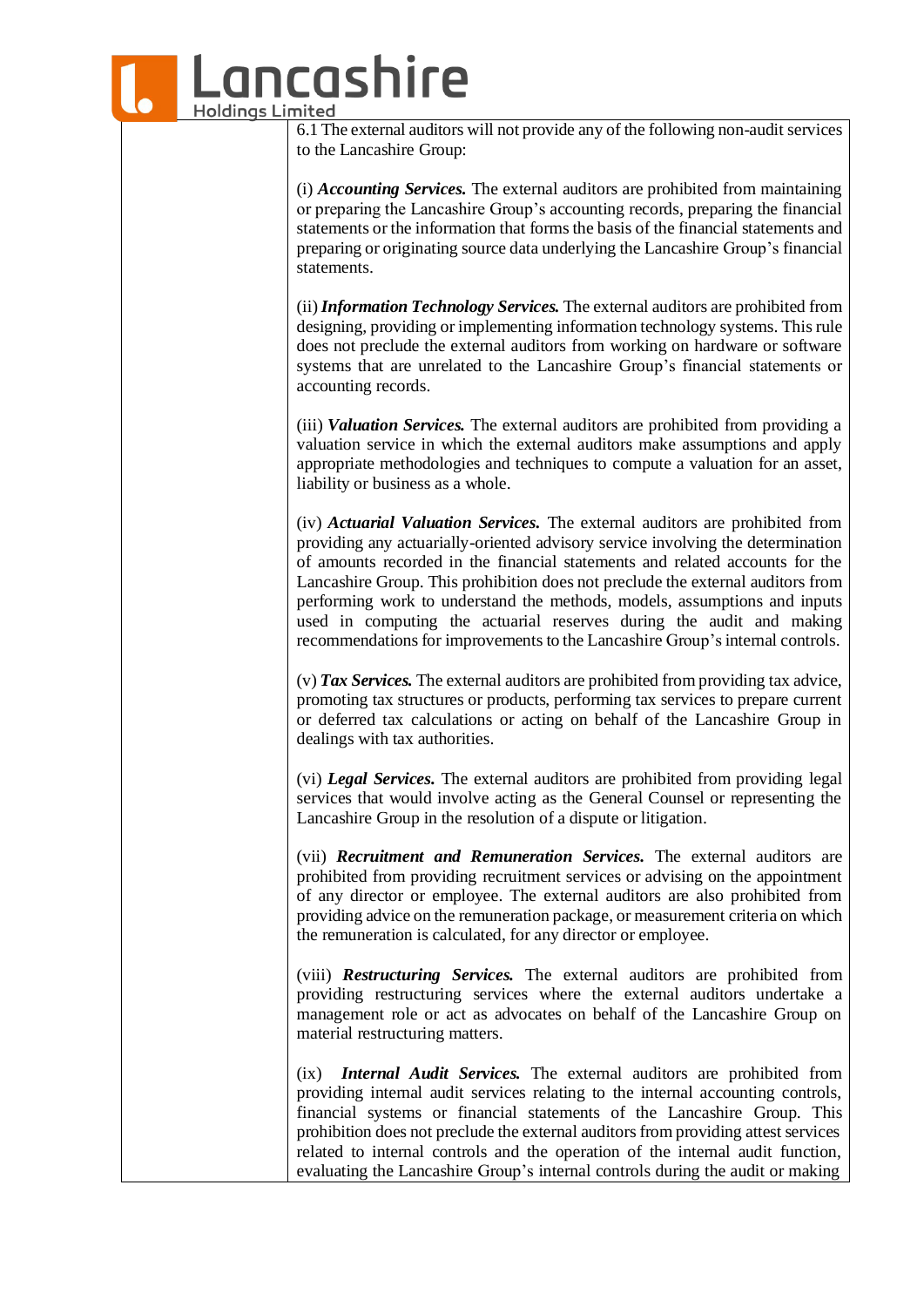## ancashire **Holdings Limited**

recommendations for improvements to the controls, or management from engaging the external auditors to perform "agreed-upon procedures" engagements related to the Lancashire Group's internal controls.

(x) *Management Function Services.* This rule prohibits the external auditors from acting, temporarily or permanently, as a director, officer or employee of the Lancashire Group or performing any decision making, supervisory or monitoring function for the Lancashire Group. However, the external auditors may assess the effectiveness of the Lancashire Group's internal controls and recommend improvements in the design and implementation of internal controls and risk management controls.

(xi) *Corporate Finance and Transaction Related Services.* The external auditors are prohibited from dealing in, underwriting or promoting shares, making investment decisions on behalf of the Lancashire Group or otherwise having discretionary authority over the Lancashire Group's investments, or executing a transaction to buy or sell an investment of the Lancashire Group, or having custody of assets of the Lancashire Group.

(xii) *Litigation Support Services.* This precludes engagements that are intended to result in the external auditors providing litigation support services involving the estimation of the likely outcome of a pending legal matter, expert opinions, specialised knowledge, experience and expertise for the purpose of advocating the Lancashire Group's interests in litigation, regulatory or administrative investigations or adversarial proceedings. This rule does not preclude the Lancashire Group from engaging the external auditors to perform internal investigations or fact-finding engagements including forensic work and using the results of this work in subsequently initiated proceedings or investigations.

(xiii) Any other service that the Audit Committee determines is impermissible.

6.2 The external auditors may provide the non-audit services listed above if all of the following criteria are met:

- the Audit Committee considers that there are exceptional circumstances which may make the provision of such services permissible;
- the external auditors generate information that is not significant to the financial statements taken as a whole or does not require a significant degree of subjective judgement;
- it is reasonable to conclude that the results of these services will not be subject to audit procedures during the audit of LHL and its subsidiaries' financial statements; and
- the work will be performed by partners and staff having no involvement in the audit engagement.

6.3 The external auditors may provide the non-audit services listed above if they are designated by legislation or regulation as being required to carry out the nonaudit services.

6.4 The external auditors should not provide any non-audit services to any member company of the Lancashire Group where to do so would be in breach of their own internal rules or policy, or contrary to the professional guidance or ethical standards of the FRC or any other relevant professional, ethical or regulatory body.